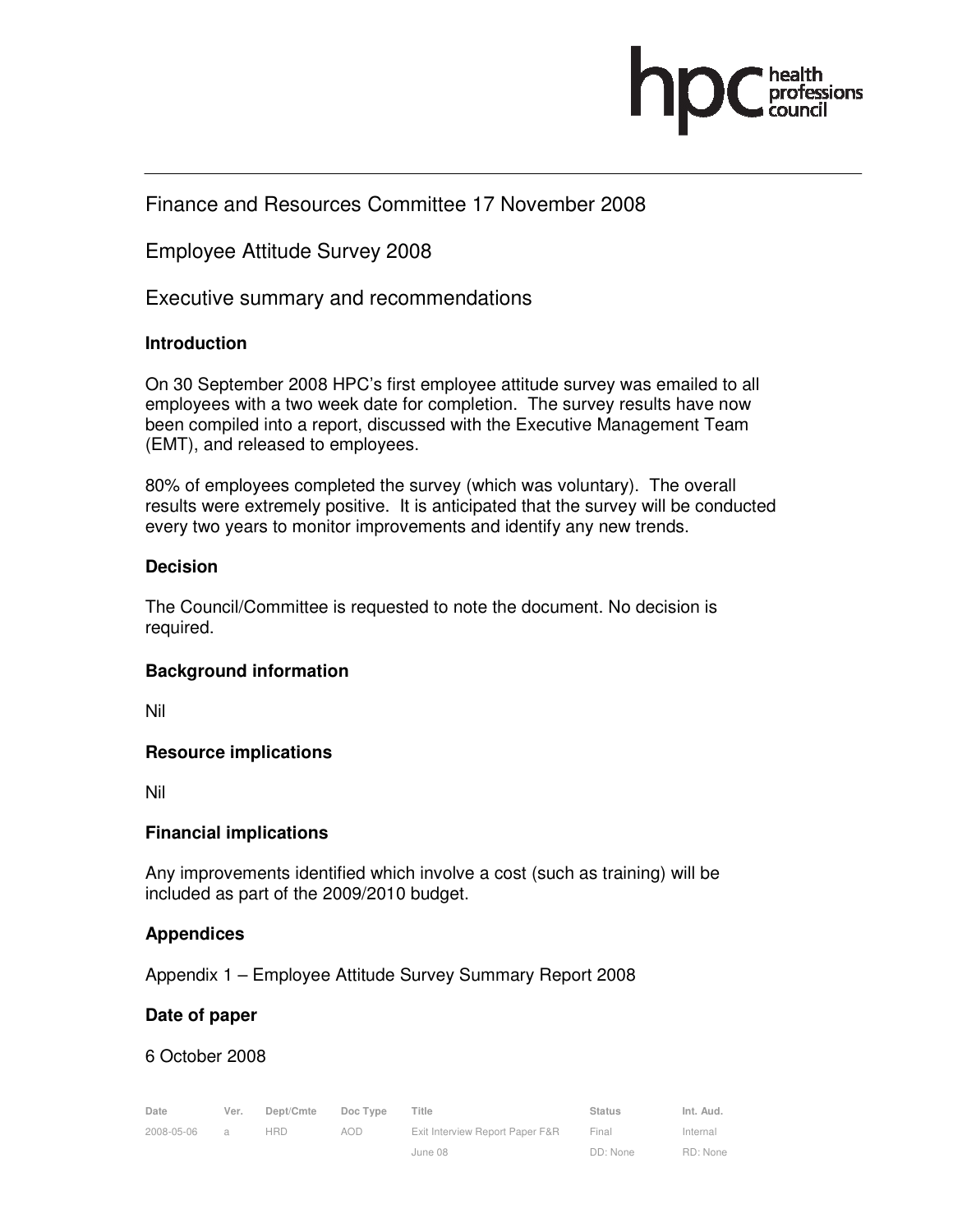# Appendix 1 Employee Attitude Survey Summary Report 2008

#### **1.0 Introduction**

The Human Resources Department undertook an employee attitude survey for the first time in late June 2008 and received an excellent 80% response rate.

The aim of the survey was to gain a greater insight into the reasons why people were staying at the HPC, to find out which aspects of working at the HPC were most valued and to help identify opportunities for improvement. It will sit alongside the existing annual Exit Interview Report and between the two, will provide a comprehensive insight into contributing factors for people choosing to stay or to leave.

The survey was anonymous, however we asked that the department of the respondent be provided so that more targeted analysis could also take place. The results were co-ordinated by an external company to preserve the integrity of the survey and a decision was made to rely on commitment from human resources and managers to encourage participation rather than to make it mandatory and risk a negative employee perception of the survey.

No information has been edited from the results and a summary has been provided of all comments made. Where comments were similar they have been grouped under a heading with the number of comments received shown. Where there is a direct comment from someone it is shown with quotation marks.

#### **2.0 Summary**



#### **1. Which Department do you work for?**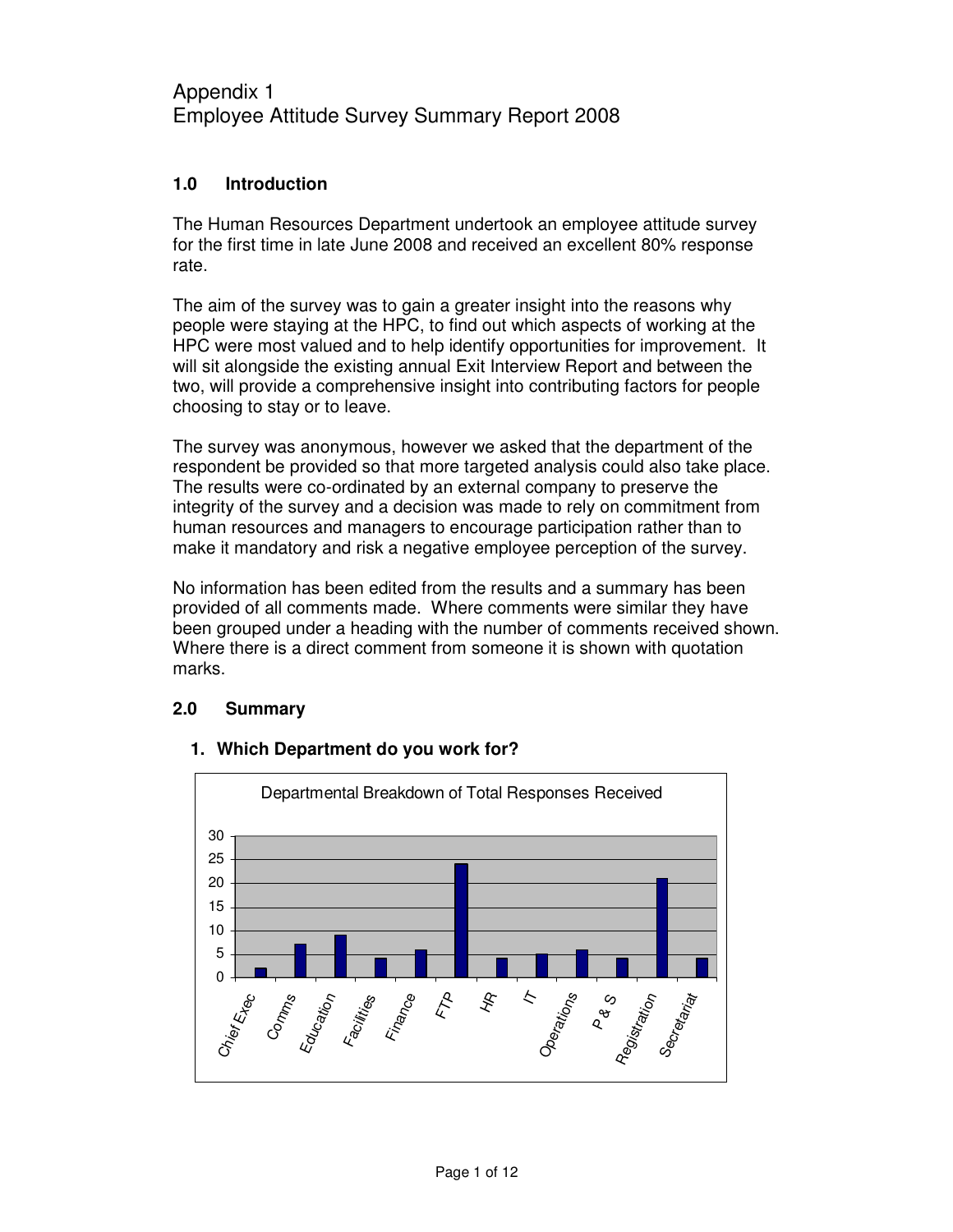

**2. How long have you worked at the HPC?** 

**3. Please rank in order of importance, 1 being most and 7 being least important, the contributing factors as to why you have stayed at the HPC.** 



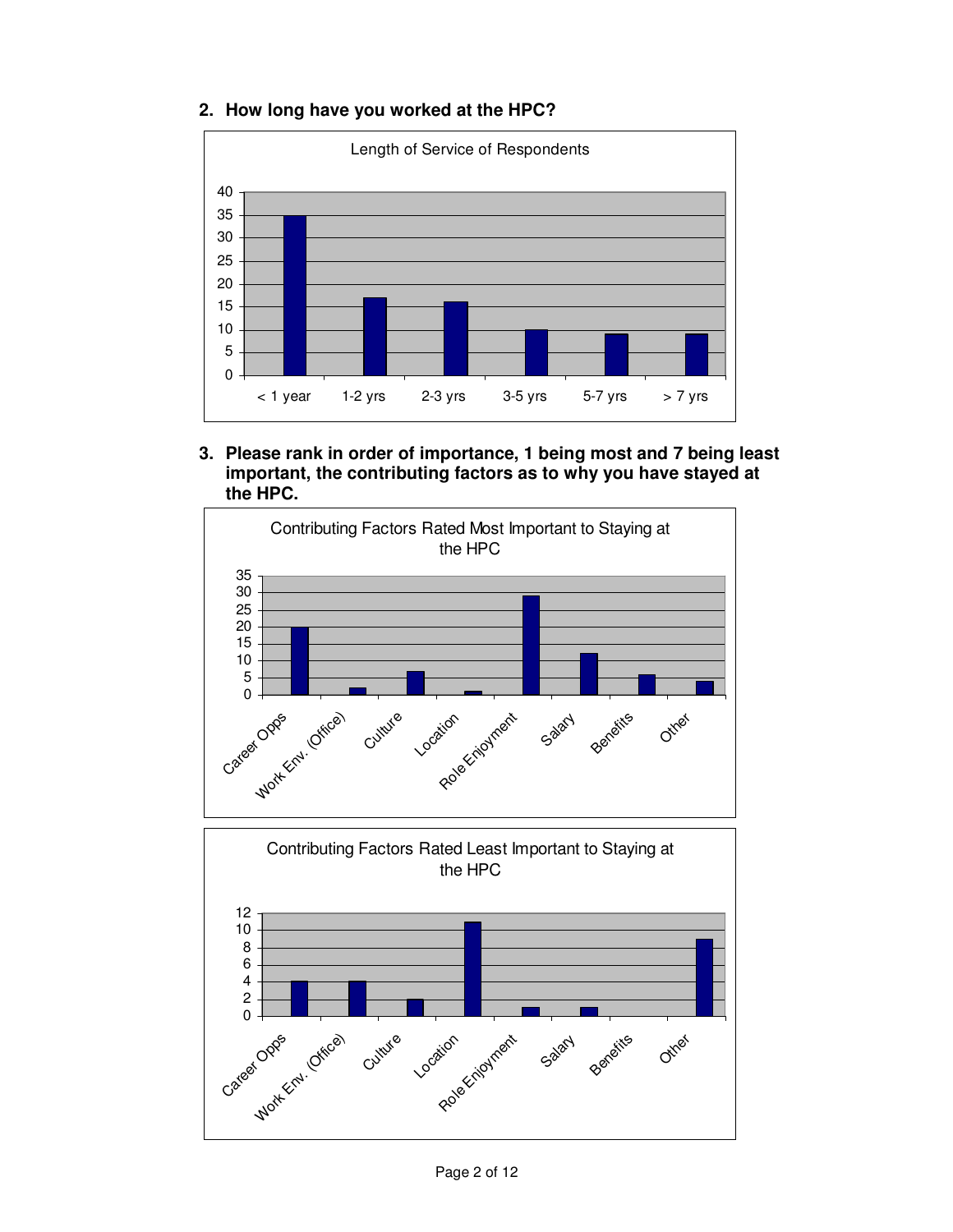

**4. How would you rate the following categories in your personal experience with the HPC?** 

#### **5. Please rank in order of importance, 1 being most important and 14 being least important, your opinion of the HPC's benefits.**



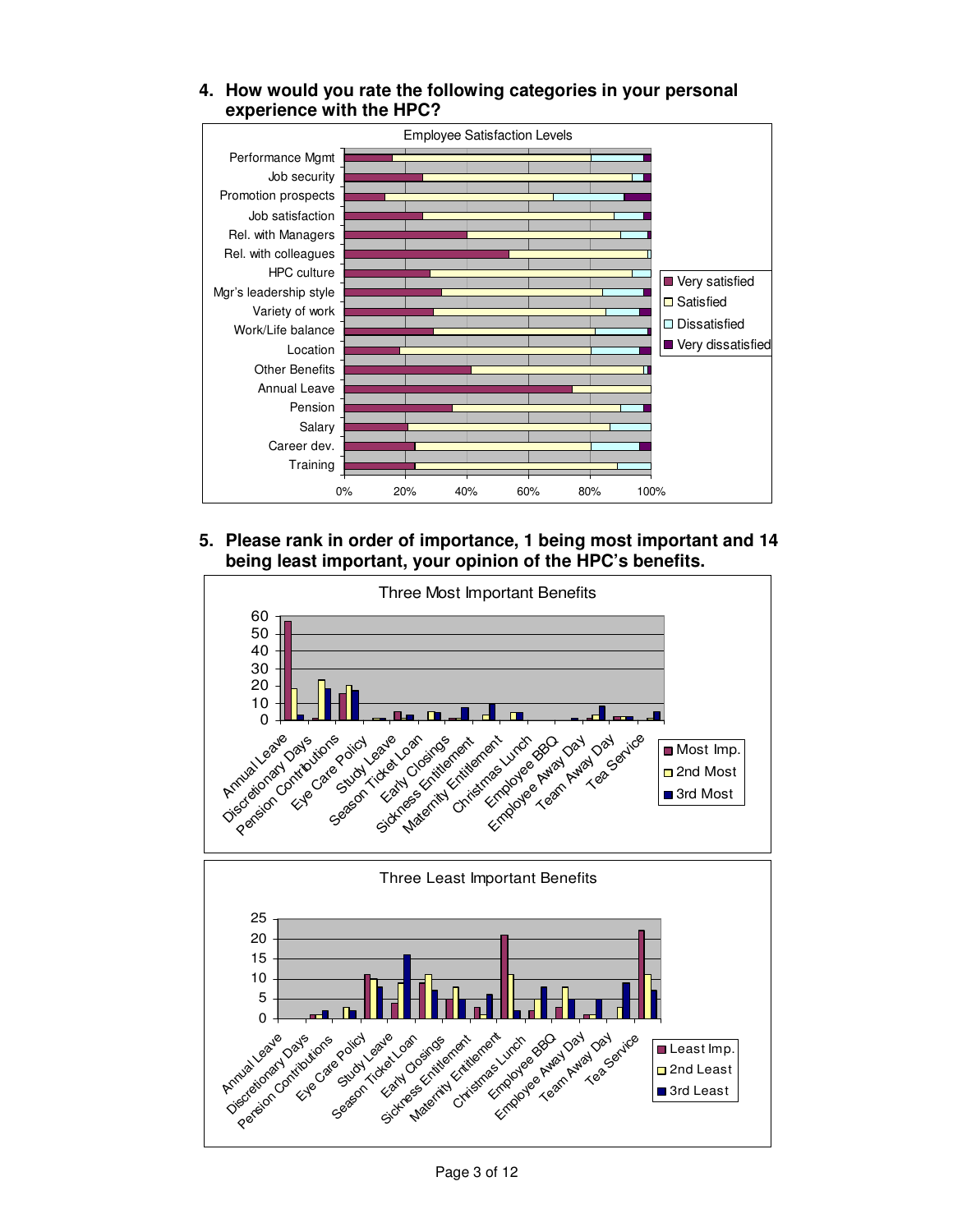### **6. What one significant change would improve your experience at**

**the HPC?** (free-text has been grouped under key headings that were formulated as a result of the responses received) and in no particular order unless indicated by number of responses. Where more than one comment was received about a particular issue, the number of comments received has been indicated below. Please note that some people noted several improvements instead of one and these have been included).

**Benefits** (19 comments were received in total)

- Requests for the introduction of flexi-time (11)
- Salary Increase (3)
- Toil time taken at a time of employees own discretion
- Flexible benefits package
- Enhanced redundancy benefits (eg 4 weeks pay for each completed year of service)
- More annual leave
- Introduction of childcare vouchers
- Private healthcare

Examples of typical comments made in relation to flexi-time were "flexi-time. Ability to work contracted number of hours between for example 7am – 7pm. With opportunity to accumulate hours and take time at a later date. No change in salary, just flexible hours and time in lieu"

**Office and Facilities** (18 comments were received in total)

- More natural ventilation (3)
- Improved location (3)
- More open space (2)
- Better tea/coffee service and quality (4)
	- 1. Complimentary fresh fruit provided on tea round
	- 2. Orange juice provided on the tea round
	- 3. Cleaner cups, kitchen area
	- 4. customer service
- Cleaner toilets
- Less spread-out offices
- Showers
- Bigger cabinet space
- Energy efficient light bulbs
- Not working in open space planning
- Larger kitchen and extra microwave
- Lift access to Stannary St
- Monitor office space
- Ergonomic chairs
- Better performing PCs
- More meeting rooms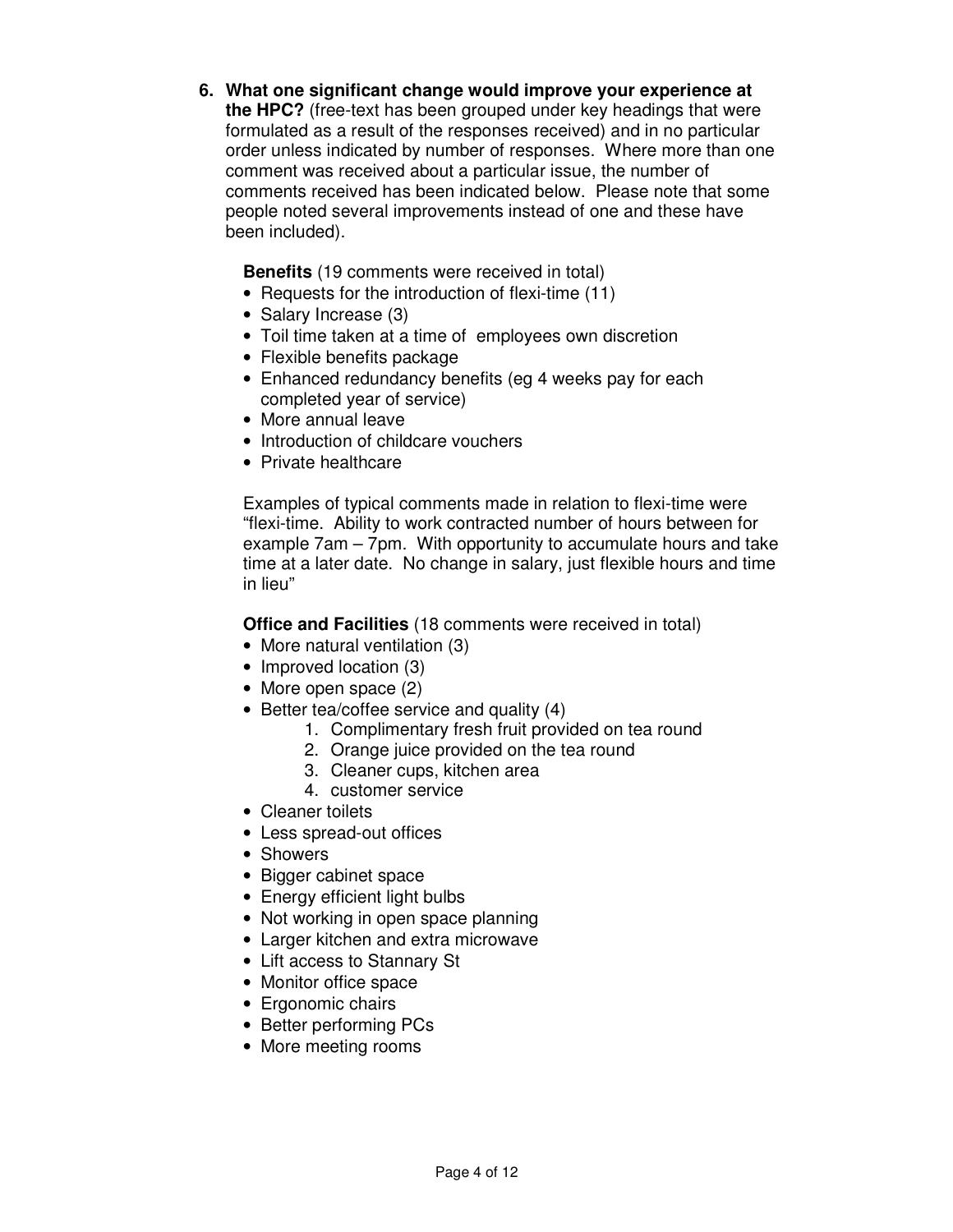Examples of typical comments made were "more natural ventilation and less reliance on air-conditioning" and "a shower or somewhere to get changed other than the toilet after I cycle or walk to work". One comment stated that "we now need to keep on top of the office space requirements as the organisation grows and plan accordingly, so don't repeat the lack of rooms situation experienced in early 2008".

**Career Development** (12 comments were received in total)

- Job promotions (5)
- Acknowledgement of efforts and extra hours (3)
- Increased investment in personal development (2)
- Clearer policy on salary structure, promotions and recruitment
- More guidance from managers regarding their expectations

#### **Communication** (12 comments were received in total)

- Better communication to team from manager (5)
- More team working across departments (5)
- More frequent informal employee social events
- Employee events should be voluntary

Examples of typical comments made were "better communication and management of my tasks (through better, more robust systems), management more actively encouraging team interaction…."

**Consistency and Fairness** (4 comments were received in total)

- More professionalism from a handful of EMT and Council members (setting an example of professionalism)
- Greater transparency and accountability
- More consistency (2)
- Continuing current diverse recruitment rather than 'bright young things'.

**HPC Culture** (5 comments received)

- All EMT roles should be given equal significance by Chief Executive (eg more weight currently given to Director of Operations)
- Need to improve work/life balance (2)
- Less importance placed on the HPC 'family'; it is a workplace, "less importance should be placed on the 'family' culture existing at the HPC. As the organisation has grown there is less place for the idea. Some people do not wish to join a family but like the idea of 'coming and leaving' work. I also think a family culture can mean that some individuals can take matters more personally when they are, in reality, straight forward business decisions".
- More role models to aspire to

#### **Other**

- Give agency employees realistic expectations of booking length
- Less dictation to managers and more freedom to improve service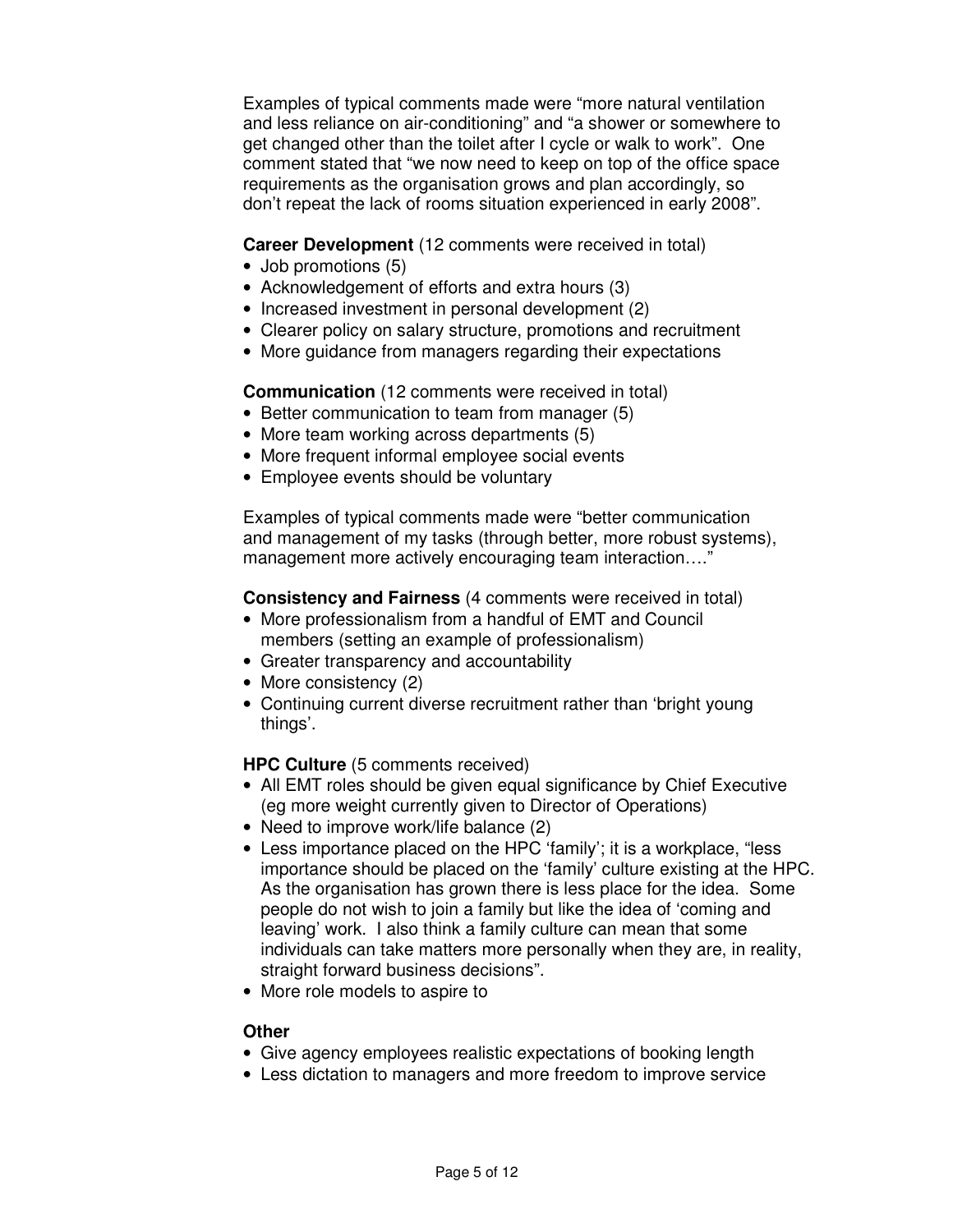- If disgruntled employees would leave the HPC. "if people that clearly don't want to be here and don't appreciate what HPC offers would leave".
- To not have to take appointments in own time
- Less managerial anxiety, " take them off performance pay it strangles everyone's creativity"
- Comments were made by people stating that they could not think of any changes to improve their experience (2)
- Comments alluded to the office space issues prior to the refurbishments however acknowledged that this has improved recently.

NB: Please note that manager's are not on a performance pay system.



#### **7. Mission and Purpose**

#### **8. Communication**

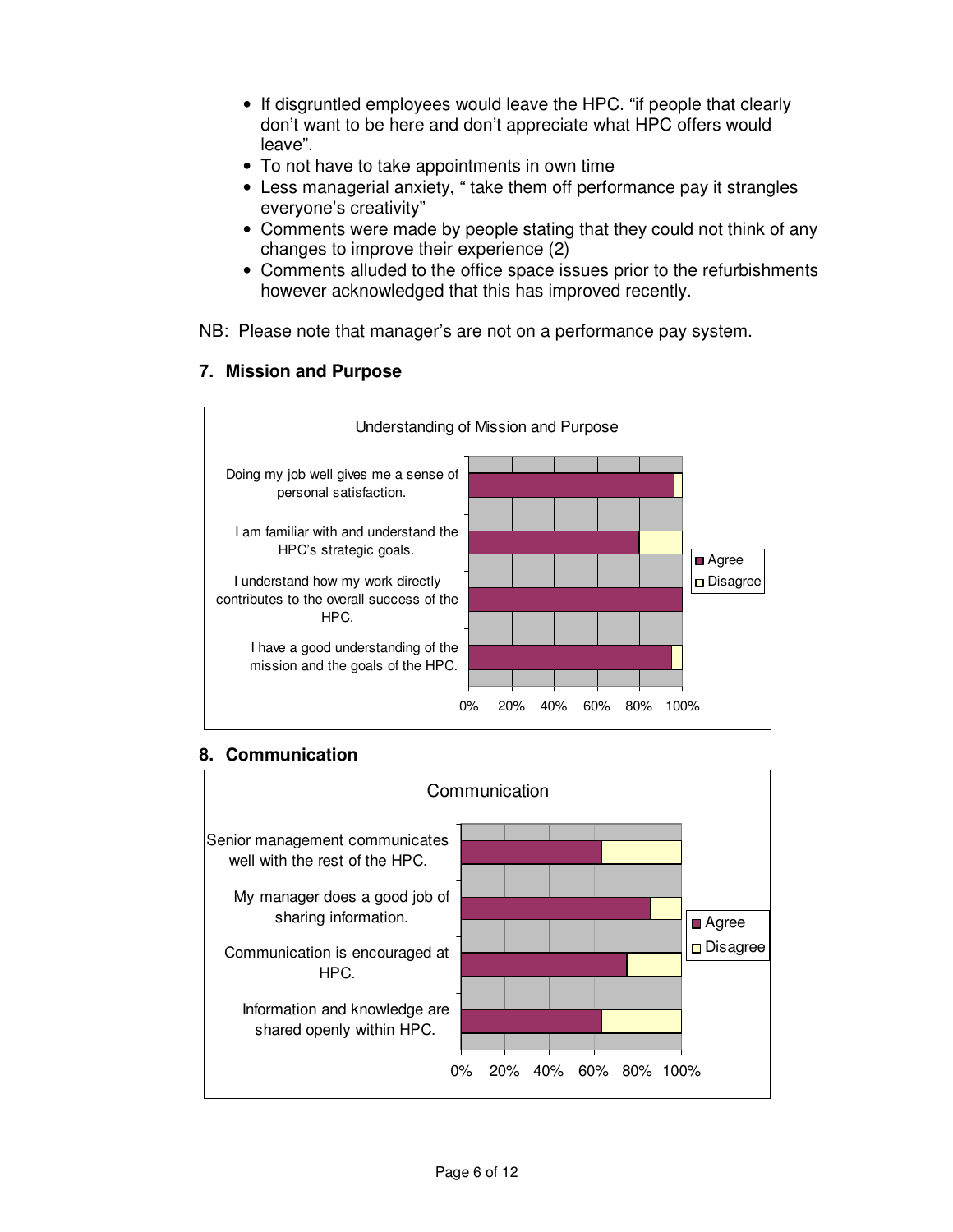# **9. Training Opportunities**



#### **10. Work/Life Balance**



### **11. Relationships with Managers**

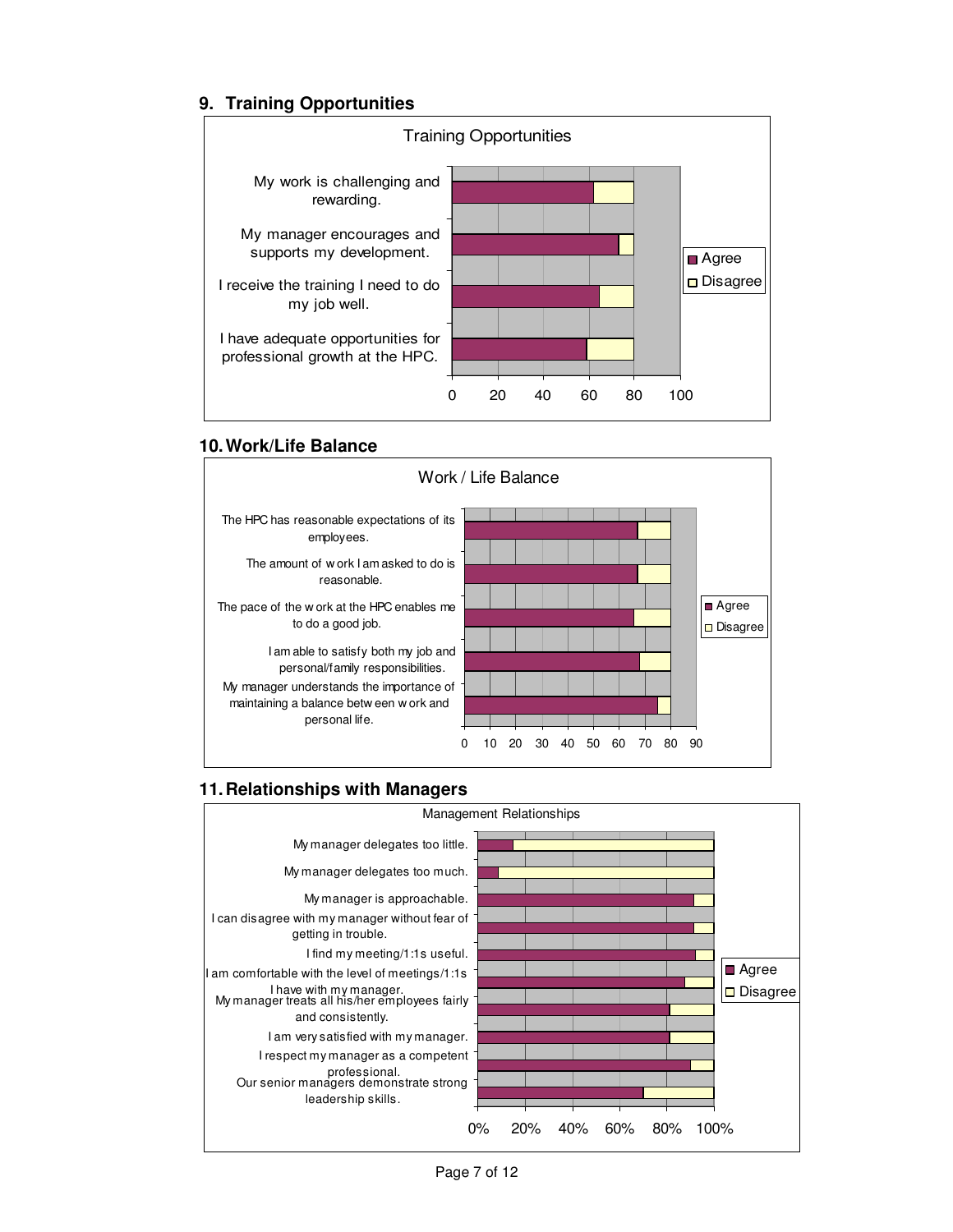## **12. Teamwork and Employee Relationships**



#### **13. HPC Culture**



**14. Are there any further comments?** (free-text has been grouped under key headings which were formulated as a result of the types of responses received, and in no particular order unless indicated by number of responses)

**Benefits** (4 comments were received in total)

- Pension: "the pension scheme should not have been reduced unilaterally by the Finance and Resources Committee without more notice and without consultation of employees".
- Holiday: "With statutory annual leave increasing, the HPC may need to look at increasing the amount in order to retain generosity"
- Flexi-time: Request for the introduction of flexi-time
- A review of benefits as we grow such as schemes where you can 'buy' and 'swap' benefits such as gym membership or health cover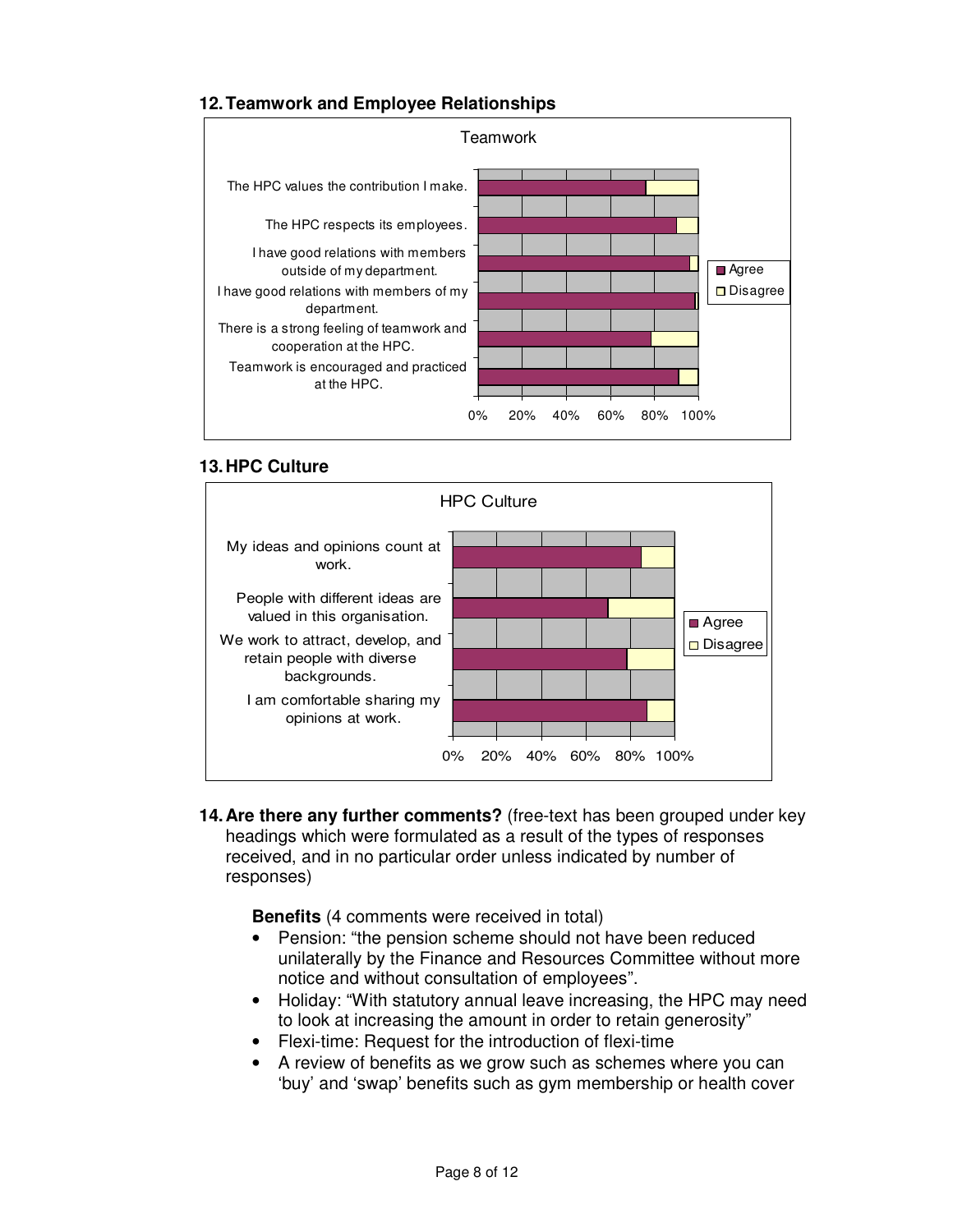**Career Development** (7 comments were received in this area)

- Pay: "it is not clear what people have to do to get a pay rise"
- Workloads "workloads are not particularly well managed and more personalised training to the job would allow more control over this"
- Career expansion (2) "joining the HPC from a career perspective was the best choice I have made with so much expansion coming up I haven't worked anywhere else which has offered as much opportunity to employees as the HPC" and another comment referenced the HPC as being a very good place for personal development,
- Career development would be encouraged more if there was information within departments as to suitable training courses
- Temporary contract employees are let go too easily regardless of ability.

**Culture** (8 comments were received in total)

- EMT: "certain members of the EMT can be self-protecting which makes it difficult to engage in developing the organisation"
- HPC has a fantastic work culture though kitchen expansion would help
- A balance needs to be struck between developing processes/procedures and developing relationships
- HPC is well balanced- relaxed but professional
- Some employees at HPC are not really part of teams
- Some employees have a high workload which is not acknowledged by senior management
- Employees are easy to approach regardless of their position and I have not found this so at other companies.
- A good company to work for in general, with an occasional lack of professionalism

**Other** (5 comments were received about the general survey)

- This survey is a very good idea and it would be good to do it again
- HR are great
- It would have been helpful to have more comment boxes to explain reasons behind responses
- Some questions were difficult to answer when your manager is outside of your own department
- Would have been good to have more middle ground in answers rather than 'yes' or 'no'

#### **3.0 Conclusion**

#### **3.1 Themes**

The survey was very positive overall and showed that the vast majority of employees were 'very satisfied' or 'satisfied' with an extensive range of working conditions (see question 4). Annual leave and pension benefits have historically been the most generous benefits at the HPC and whilst they were still rated as the most highly valued benefits, annual leave was significantly above pension.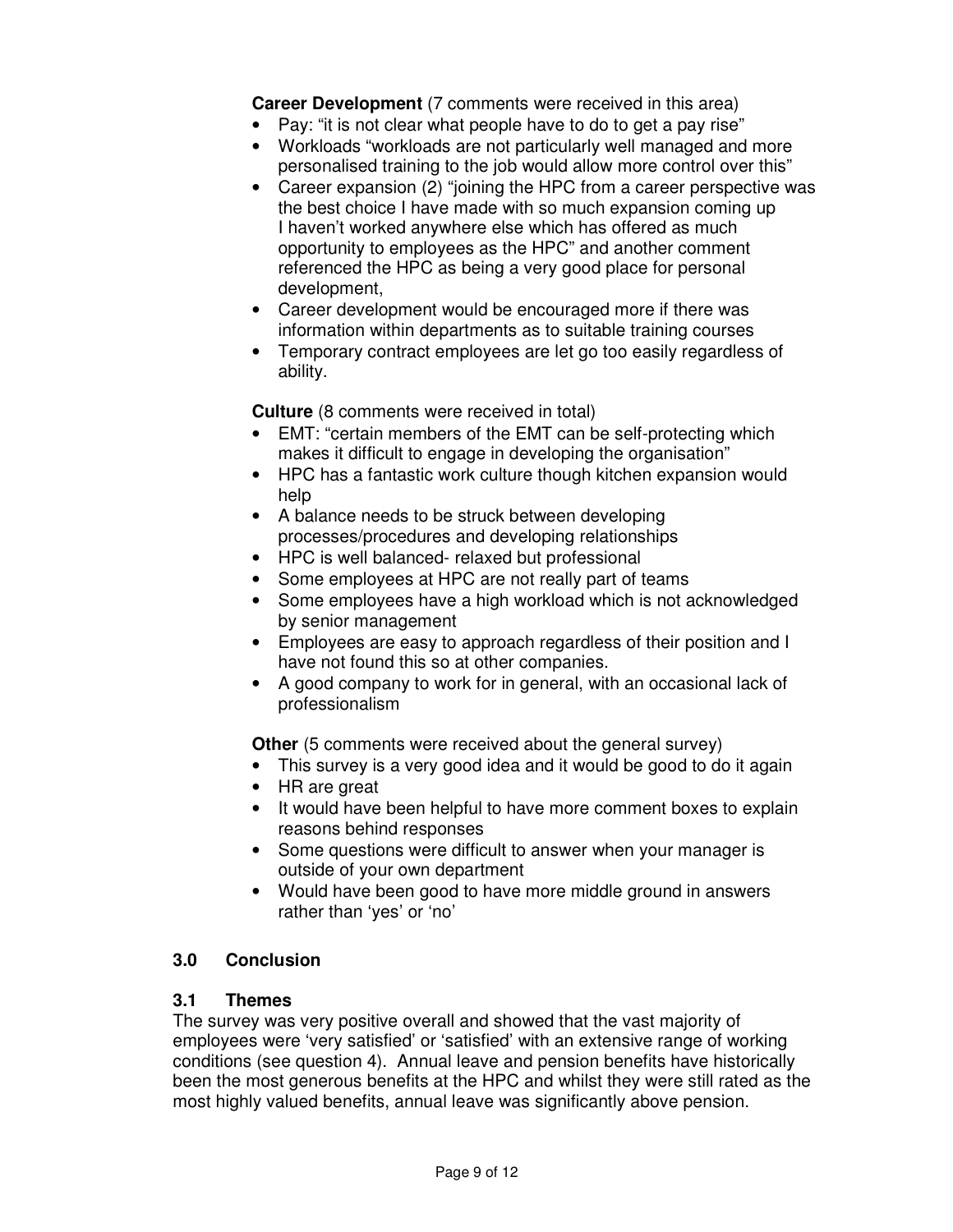Eleven respondents said that flexi-time would greatly improve their experience at the HPC and suggestions were made regarding other benefits such as childcare vouchers, enhanced redundancy, gym membership, private healthcare and flexible benefits packages.

Other areas which received multiple comments from respondents were office environment, communication and career development. Comments indicated that a small proportion of employees felt that the offices were too spread out and lacking in natural ventilation.

In terms of communication, comments were received that communication from managers to teams could be greater (five employees) as well as more interdepartmental working (five employees). Although the majority of employees agree that information is openly shared and that senior management communicates well with the rest of the organisation, a not insignificant 36 per cent of employees disagreed (question 8).

Whilst five employees commented that they would like to see more opportunities for promotions, 74 per cent of respondents felt that there were adequate opportunities for professional growth and 81 per cent said they received enough training to do their job well. Career opportunities was listed as the second contributing factor to staying at the HPC, behind enjoyment of role. Relationships, both with managers and employees, were rated very positively by almost all employees (questions 11 and 12) and the HPC culture and work/life balance were also positive (questions 10 and 13).

#### **3.2 Considerations**

With respect to **benefits**, it will be a consideration for human resources moving forward as to whether the benefits package may need to be reviewed. As statutory annual leave entitlements increase, the annual leave offered by the HPC will become less out of the ordinary and following the reduction to the employer's pension contribution in 2007 the pension benefit is no longer as attractive as in the past.

In relation to **benefits outcomes,** part of the human resources work-plan for 2007 is to investigate childcare vouchers and this recently been discussed with the EMT who agreed that a proposal supporting the introduction of childcare vouchers should be taken to the Finance and Resources Committee in their next meeting. The employee interest in flexi-time has been carefully evaluated by the EMT as there are a number of department-specific considerations as to how this would operate in terms of shift-work and work away from the office. The difficulties of implementing this in a number of department that require set hours to be worked due to business need and/or customer need (Registrations, Human Resources, Finance, IT, Secretariat and to an extent Fitness to Practise) are significant. It has therefore been decided that this is not a feasible option to implement at the current time for the HPC.

With regard to the **office environment**, the HPC has recently been through a significant period of change with the disruption caused by the building works and the settling period once employees moved to their new offices. As we have grown,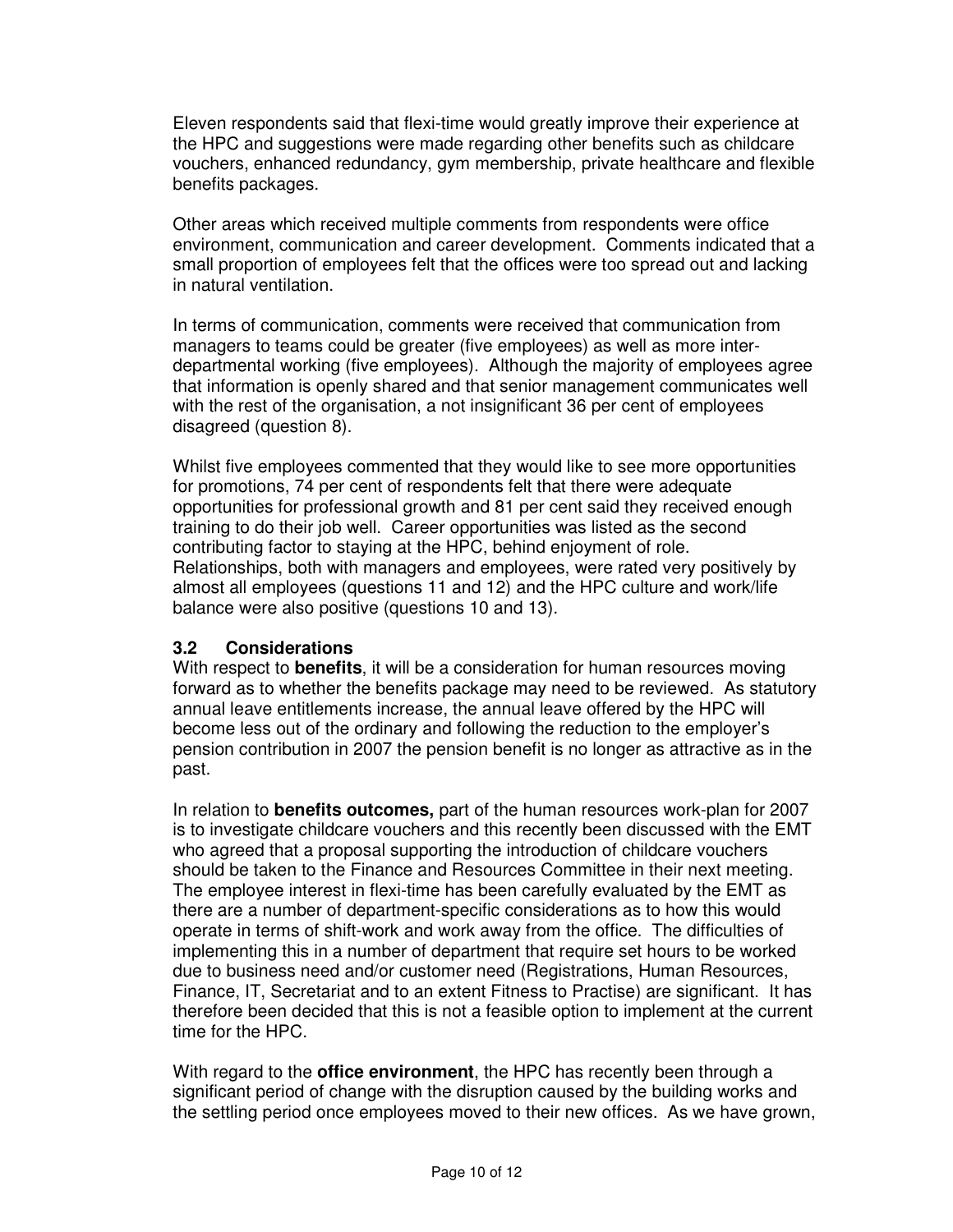office space has been a concern for everyone and meeting room availability has now increased with the completion of the extension.

**Outcomes for office environment** concerns raised are that as a number comments in relation to the tea service suggest an overview of this area may be beneficial. A separate survey is going to be conducted regarding catering services. The kitchen area has been developed so that more seating room is available for employees and it has been agreed to introduce small improvements such as hot water tanks to allow more employees to use the kitchen simultaneously and quickly. A thorough desk assessment audit by an independent company has been conducted this year with follow up actions already being undertaken (including new equipment and occupational health referrals where this was suggested).

**Communication** has been identified in exit interview reports as being an area which could be improved upon and efforts to this end are already being made. There are currently frequent all-employee meetings, an additional feedback mechanism through the middle management group and the employee intranet site is being developed to improve interaction between departments. Ad-hoc initiatives have also been very successful, such as the human resources' new starter wall in the HPC corridor which introduced photographs of new starters as they arrived and received very positive comments from employees.

Finding new ways of communicating and building on existing avenues is a goal for the communications department in terms of **outcomes for communication** who have already identified that they will be looking at internal communications in 2009/2010. Where key trends concerning communication have been identified in particular departments these will be addressed by those departments (see following pages in the report).

Whilst career development was rated highly overall, there were comments received about **job promotions** and this is also something that receives comment in exit interview reports. Since the start of 2007 there have been four departmental reorganisations, within the Registration, Education, Fitness to Practise and Finance departments. These changes have led to a divergence from the previous 'flat' structure and have provided more avenues for progression within those departments.

In relation to **outcomes about job promotions** as the HPC continues to grow and to take on more professions and through natural turnover now that there are more layers in the structure, it is anticipated that opportunities for employee progression will continue to grow as well however it may not be at the previous high level that was created by four departmental reorganisations which occurred in a very short space of time.

Some general comments were made about **culture and professionalism** as well as **fairness and consistency.** The HPC has found that its ongoing programme of diversity training has been rated very highly by all employees and this will be continued. An NAO Audit has recently been conducted which explores this further and will be discussed with employees separately.